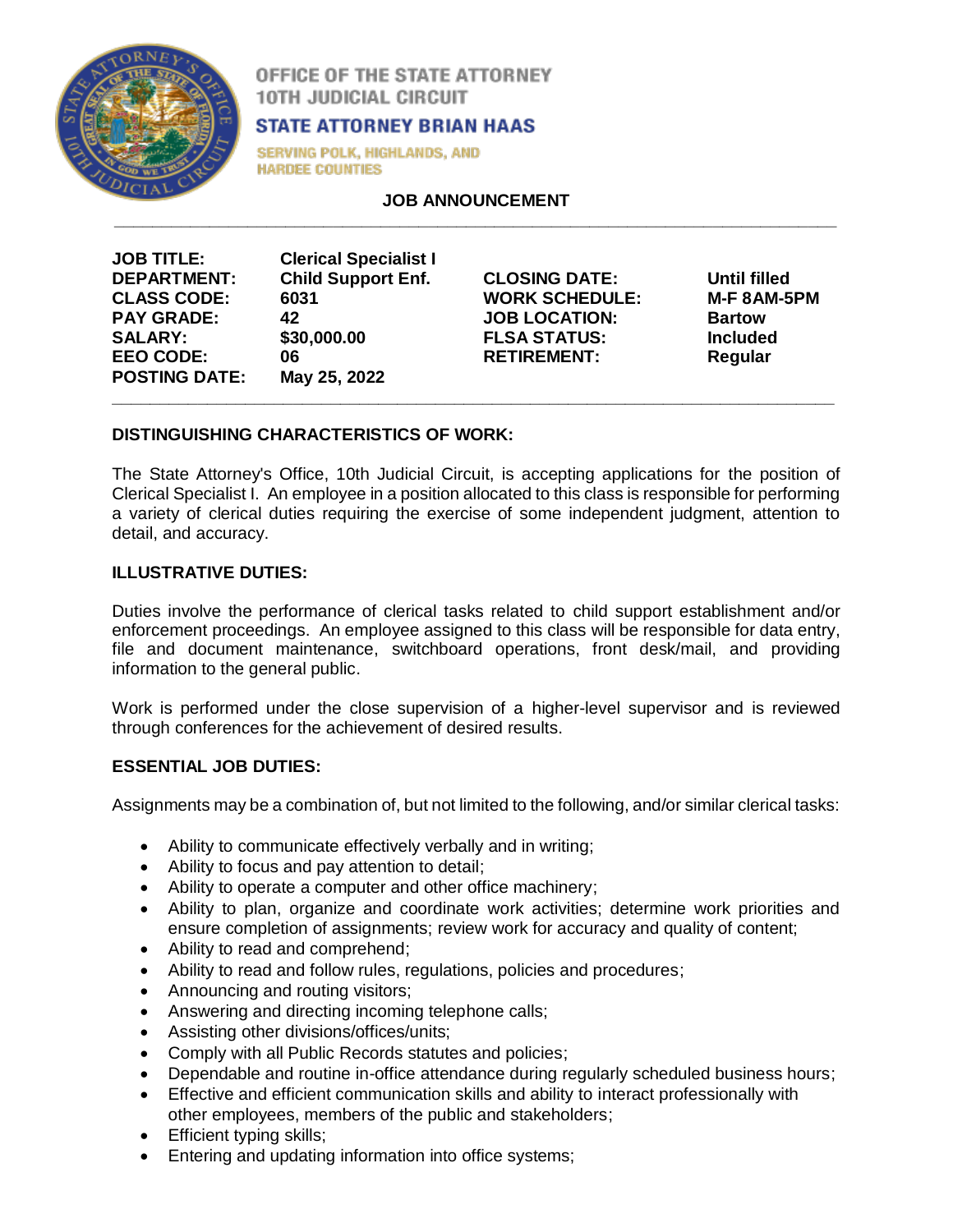- Knowledge of office procedures and practices; principles of correct grammar usage and basic arithmetic;
- Perform quality work within deadlines;
- Performing various office miscellaneous duties as required;
- Providing status of cases to callers and/or general information of the office and the court system;
- Receiving/dating/distributing mail and incoming paperwork;
- Serving as office receptionist;
- Work effectively as a team contributor as well as independently

#### **NOTE: DUTIES ARE ILLUSTRATIVE AND NOT EXHAUSTIVE. THE OMISSION OF SPECIFIC STATEMENTS OF DUTIES DOES NOT EXCLUDE THEM FROM THE POSITION IF THE WORK IS SIMILAR, RELATED, OR A LOGICAL ASSIGNMENT TO THE POSITION.**

### **EDUCATION/MINIMUM QUALIFICATIONS:**

A high school diploma or equivalency and two (2) years of secretarial experience or an equivalent combination of both can be substituted for required experience.

## **PHYSICAL REQUIREMENTS:**

- While performing the duties of this job, the employee is regularly required to sit, talk, hear, and use hands and fingers to maintain files, supplies, and documents. The employee is frequently required to stand and walk. The employee is occasionally required to stoop, kneel, or crouch. The employee must occasionally lift and/or move up to 50 pounds;
- Specific vision abilities required by this job include close vision, distance vision, depth perception, and ability to adjust to focus;
- The noise level in the work environment is usually moderate;
- Applicant must have and maintain a valid driver license;
- Applicant must have the physical, developmental and mental ability to perform job tasks, work efforts, responsibilities and duties of the job illustrated above. Reasonable accommodations may be made to enable qualified individuals with disabilities to perform the essential functions;

#### **BENEFITS:**

Benefits include, but are not limited to, health, dental, vision, life, paid annual and sick leave, paid state holidays, and a State retirement package. State employees are required to participate in the State of Florida Direct Deposit Program and contribute 3% of monthly gross (pre-tax) to the Florida Retirement System.

#### **POLICIES:**

The State Attorney's Office has a harassment-free workplace policy and professional conduct requirement. Employees must practice safe workplace procedures and follow policies and procedures regarding confidentiality and honesty. Employees must maintain satisfactory work attendance and job performance level.

Applicants considered for employment will be required to pass a comprehensive background check including fingerprinting. We hire only U.S. Citizens and those lawfully authorized to work in the U.S. The State Attorney's Office, through the Justice Administrative Commission, participates in the U.S. Government's Employment Eligibility Verification Program (E-Verify). E-Verify is a program that electronically confirms an employee's eligibility to work in the United States after completion of the Employment Eligibility Verification Form (I-9).